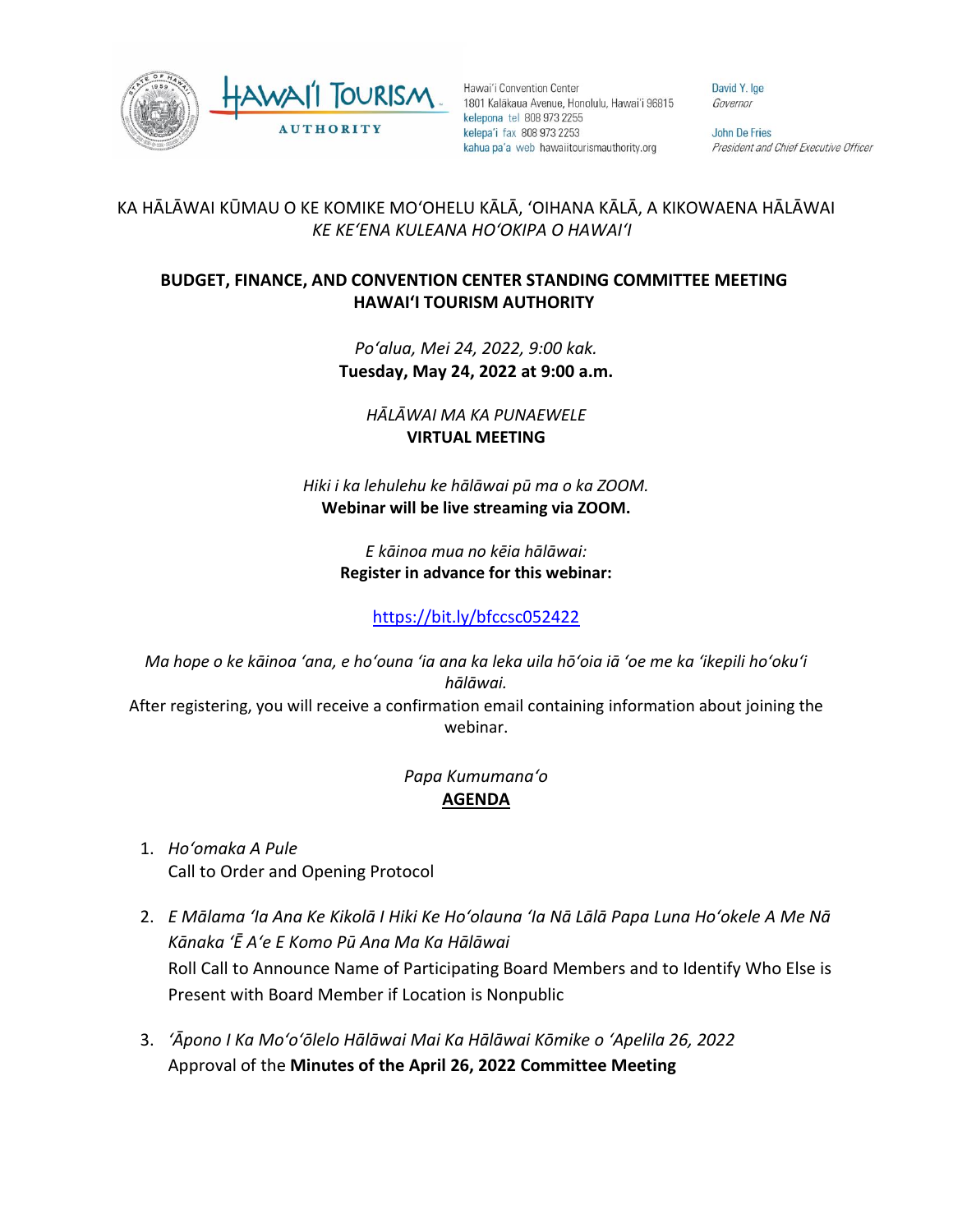



Hawai'i Convention Center 1801 Kalākaua Avenue, Honolulu, Hawai'i 96815 kelepona tel 808 973 2255 kelepa'i fax 808 973 2253 kahua pa'a web hawaiitourismauthority.org

David Y. Ige Governor

John De Fries President and Chief Executive Officer

- 4. *Ka Hōʻikeʻike, Ke Kūkākūkā, A Me Ka Hana E Pili Pū Ana I Ka Palapala Hōʻike Waiwai a Ke Keʻena Kuleana Hoʻokipa Hawaiʻi* Presentation, Discussion, and Action on the **Hawai'i Tourism Authority's April Financial Report**
- 5. *Ka Hōʻikeʻike, Ke Kūkākūkā, A Me Ka Hana E Pili Pū Ana I Ka Palapala Hōʻike Waiwai A Ke Kikowaena Hālāwai o Hawaiʻi No ʻApelila A Me Ka Nū Hou E Pili Ana I Kā Ke Kikowaena Hālāwai o Hawaiʻi Papahana CIP 6 Makahiki Ka Lōʻihi* Presentation, Discussion, and Action on the Hawai'i Convention Center's April Financial Report and Update on the Hawai'i Convention Center's 6-Year CIP Plan
- 6. *Ka Hōʻikeʻike, Ke Kūkākūkā, A Me Ka Hana No Ke Noi E Hoʻohana ʻAna He \$225,000 Mai Ka BLI 702 (He Hoʻoikaika I Ka Hiki O Ke Kaiāulu Ke Hoʻohua Mai I Nā Huahana) I Ka BLI 014 (Nā Manaʻo Kōkua Huakaʻi Pono)* Presentation, Discussion, and Action on **Proposal to Reallocate \$225,000 from BLI 702 (Community Product Capacity Building) to BLI 014 (Pono Travel Tips)**
- 7. *Ka Hōʻikeʻike, Ke Kūkākūkā, A Me Ka Hana Pili I Ke Noi E Hoʻohana he \$106,000 Mai ka BLI 702 (He Hoʻoikaika I Ka Hiki O Ke Kaiāulu Ke Hoʻohua Mai I Nā Huahana) I Ka BLI 102 (ʻAha Kūkā Hoʻokipa O Hawaiʻi)* Presentation, Discussion, and Action on **Proposal to Reallocate \$106,000 from BLI 702 (Community Product Capacity Building) to BLI 102 (Hawai'i Tourism Summit)**
- 8. *Ka Hōʻikeʻike, Ke Kūkākūkā, A Me Ka Hana Pili I Ke Kaʻina Hana O Ka Hoʻāno Hou ʻAna I Ka Moʻohelu Kālā Makahiki ʻAuhau* Presentation, Discussion, and Action on the **Revised Fiscal Year Budget Process**
- 9. *Ka Hōʻike A Kūkā Kamaʻilio Ma Ke Kāmua Moʻohelu Kālā A HTA No FY 2023*  Presentation and Discussion on the **HTA's Fiscal Year 2023 Draft Budget**
- 10. *Ka Hōʻikeʻike, Ke Kūkākūkā, A Me Ka Hana Pili I Ke Kālā I Hāʻawi Manawaleʻa ʻIa, ʻO Ia Hoʻi Ka* Economic Development Administration FY 2021American Rescue Plan Act Travel, Tourism, and Outdoor Recreation, I Ke Keʻena Kuleana Hoʻokipa o Hawaiʻi E Kiaʻāina Ige Presentation, Discussion, and Action on the **Economic Development Administration FY 2021 American Rescue Plan Act Travel, Tourism, and Outdoor Recreation Grant Assigned to the Hawai'i Tourism Authority by Governor Ige**
- 11. *Hoʻokuʻu* Adjournment